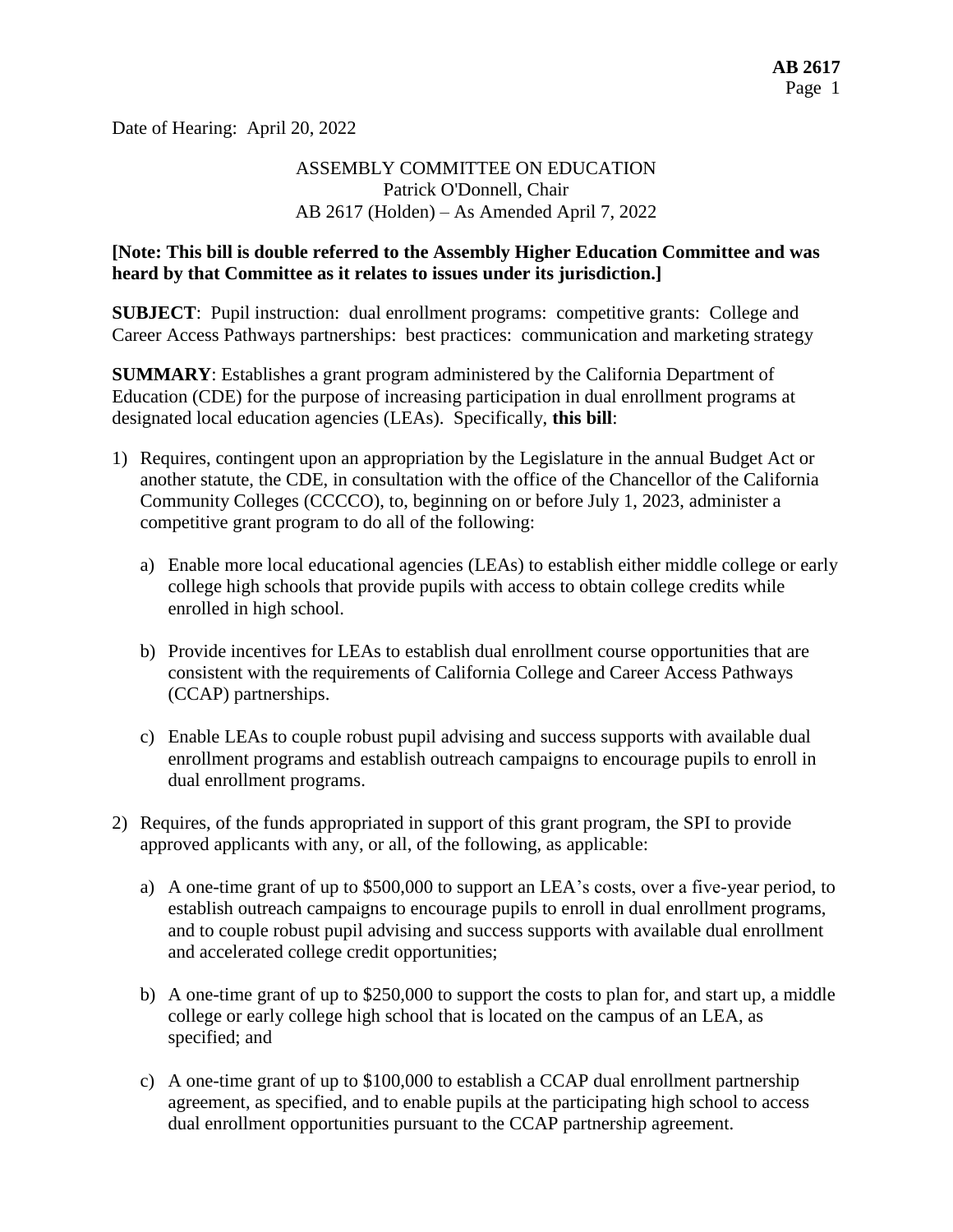- 3) Authorizes an LEA to request grants from any, or all, of the opportunities specified above.
- 4) Requires the funds appropriated in the annual Budget Act or other statute to be distributed, approximately, in the following manner:
	- a) 60% to be available for the purposes of one-time grants of up to \$500,000 to support a LEA's costs, over a five-year period, to establish outreach campaigns to encourage pupils to enroll in dual enrollment programs, and to couple robust pupil advising and success supports with available dual enrollment and accelerated college credit opportunities;
	- b) 27.5% to be available for the purposes of one-time grants of up to \$250,000 to support the costs to plan for, and start up, a middle college or early college high school that is located on the campus of a LEA, as specified; and
	- c) 12.5% be available for the purposes of one-time grants of up to \$100,000 to establish a CCAP dual enrollment partnership agreement, as specified, and to enable pupils at the participating high school to access dual enrollment opportunities pursuant to the CCAP partnership agreement.
- 5) Requires an LEA seeking a grant to submit an application to the SPI at a time, in a manner, and with any appropriate information, as the SPI may reasonably require.
- 6) Requires the SPI to give priority to available grant funds to support applications from LEAs that display any of the following characteristics:
	- a) 50% or more of the enrolled pupils at the LEA are unduplicated pupils for purposes of the Local Control Funding Formula (LCFF);
	- b) The LEA has a higher than state average dropout rate;
	- c) The LEA has a higher than state average rate of suspension and a higher than state average rate of expulsion;
	- d) The LEA has higher than state average rates of child homelessness, foster youth, or justice-involved youth; or
	- e) The LEA has a lower than state average rate of pupils completing all of the A–G courses required to be eligible for admission to the University of California or the California State University.
- 7) Requires the SPI to begin disbursing funds for approved applicants on or before December 1, 2023, to ensure funds are disbursed in a timely manner.
- 8) States the intent of the Legislature that courses offered to high school pupils in dual enrollment programs are part of structured, well-sequenced pathways and count toward postsecondary certificate or degree requirements, and are counted toward high school graduation requirements in equivalent subject areas.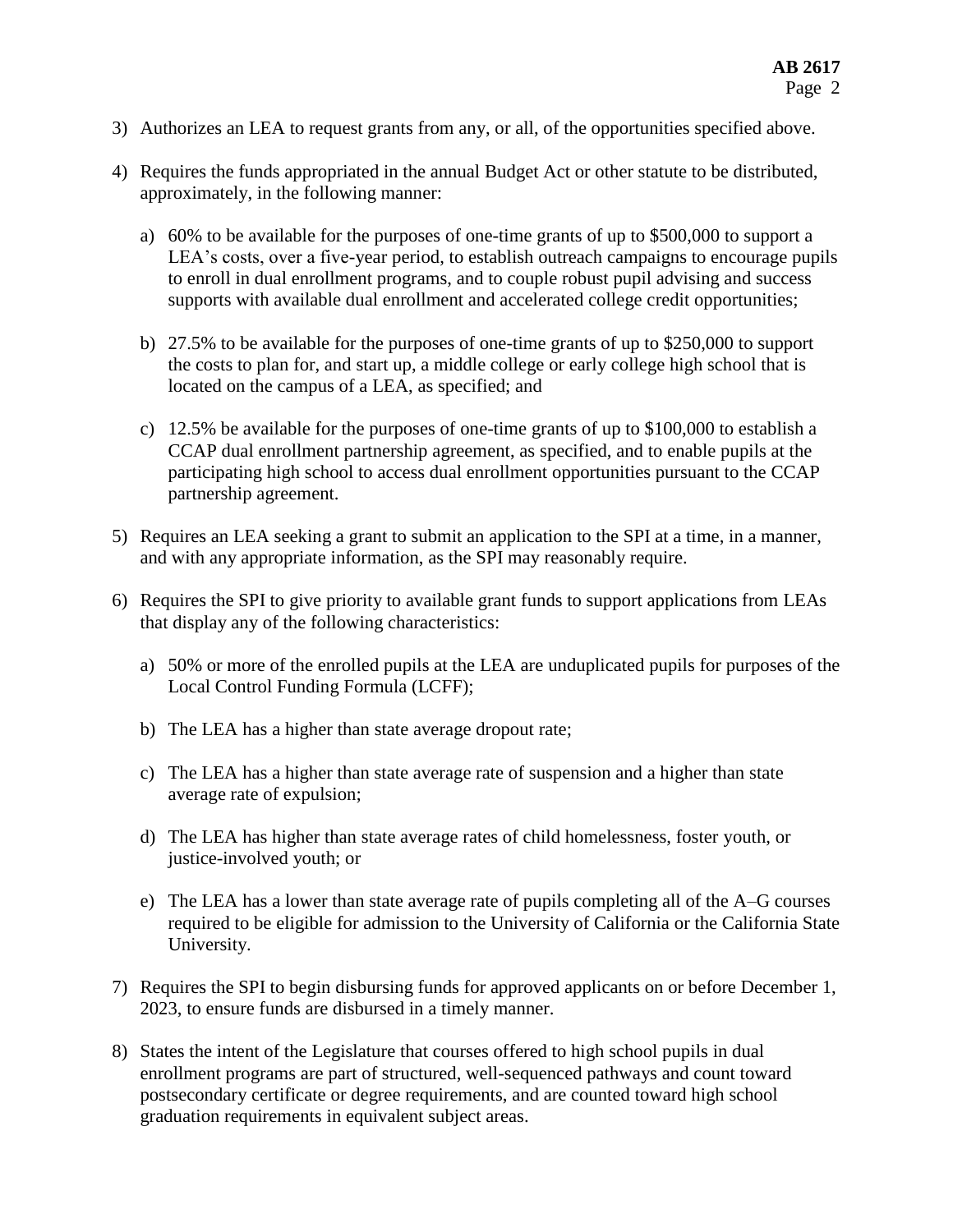- 9) States the intent of the Legislature that courses offered to high school pupils pursuant to a CCAP partnership agreement, are part of structured, well-sequenced pathways and consist of transfer-level courses, unless one of the following occurs:
	- a) The pupil elects to participate in a degree or certificate pathway that is not met with transfer-level courses.
	- b) The pupil has failing grades in mathematics, English, or both, in grade 10 or 11, as determined by the partnering school district, county office of education (COE), or charter school. The pupil may be placed into an innovative remediation course during their first year of participating in the CCAP partnership agreement as an intervention taken to ensure the pupil is on track to satisfactorily complete state and any local graduation requirements, as determined by the school district, COE, or charter school, and is prepared for transfer-level coursework at a community college upon graduation.
- 10) Requires, on or before June 30, 2024, and on or before June 30, 2027, the CDE to prepare a summary of how the funds were disbursed and used to further the specified goals, and to submit the summary to the Senate Committee on Education, Assembly Committee on Higher Education, and Assembly Committee on Education. Requires the summary to include all of the following information:
	- a) The number of grants awarded, disaggregated by LEA;
	- b) How the funding was used by local educational agencies to accomplish the specified goals;
	- c) The total number of high school pupils by schoolsite enrolled in dual enrollment programs disaggregated by participation in middle college high school, early college high school, CCAPs, and other dual enrollment programs.
	- d) The total number of community college courses by course category taken by pupils participating in middle college high school, early college high school, CCAPs, and other dual enrollment programs.
	- e) The total number of successful course completions by course category disaggregated by participation in middle college high school, early college high school, CCAPs, and other dual enrollment programs.
	- f) Program outcomes for pupils who were enrolled in dual enrollment programs, disaggregated by grade level, gender, socioeconomic status, and race and ethnicity.
- 11) States the intent of the Legislature that, upon the implementation of the California Cradle-to-Career Data System, future data and outcome reporting on dual enrollment programs to be linked through, and conducted in accordance with, the privacy requirements of the California Cradle-to-Career Data System.
- 12) Defines "local educational agency" to mean a school district, charter school, or COE.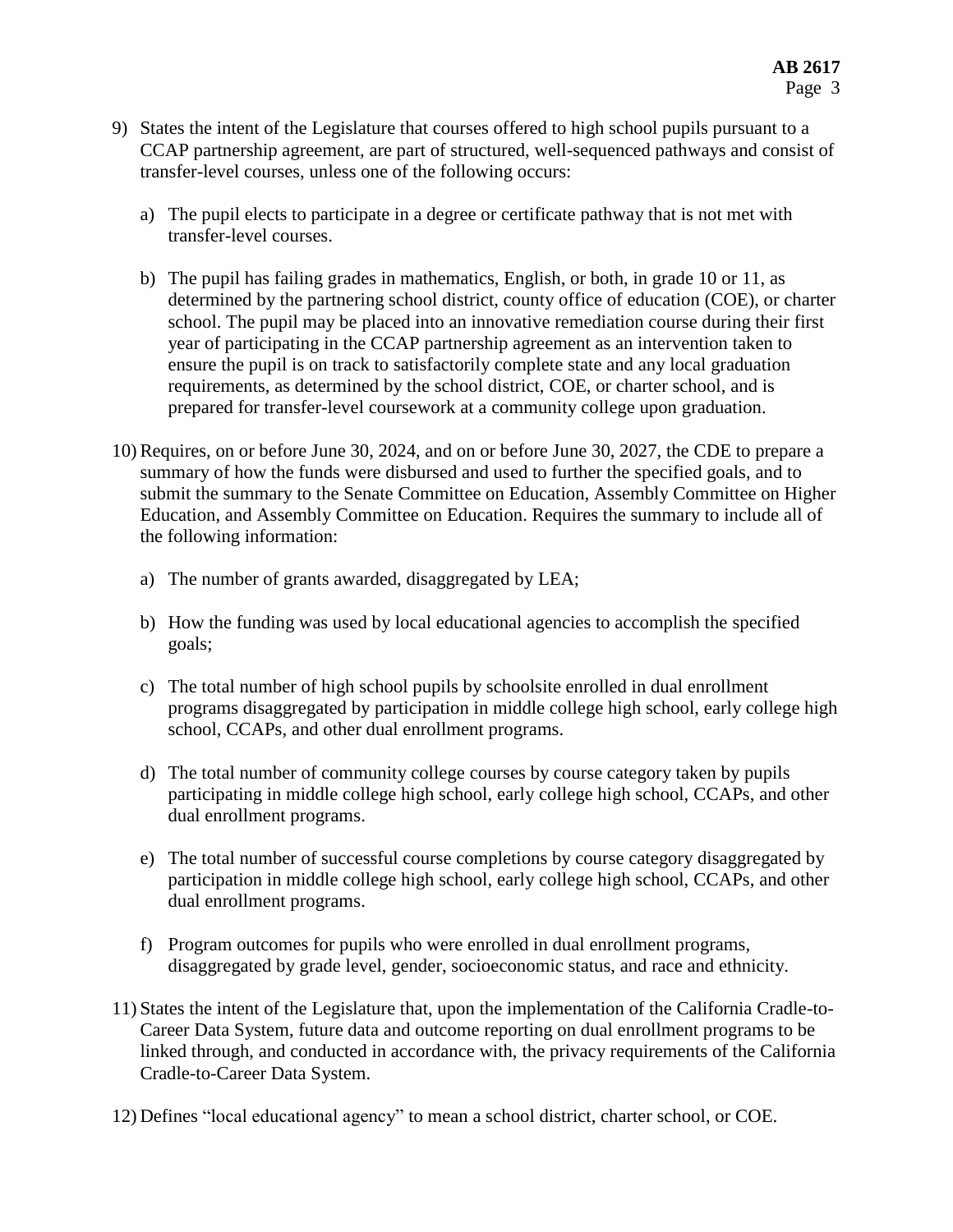13) Appropriates \$500 million in one-time funds from the General Fund, Proposition 98, to the CDE, in consultation with the office of the CCCCO, to administer this competitive grant program. Requires the appropriated funds to be available for encumbrance until June 30, 2027.

# **EXISTING LAW**:

- 1) Authorizes a student to undertake courses at a CCC if the governing board of a school district, upon recommendation of the principal of the student's high school and with parental consent, determines a student would benefit from advanced or vocational coursework. The student may attend the CCC during any session or term as a special part-time or full-time student and take one or more courses of instruction offered at the CCC. Provides methods for parents to petition for students to attend community college courses and methods for appeals in case of a denial. Includes criteria for allocating attendance and funding for high school students who attend courses at the community college.
- 2) Stipulates that summer courses may be offered if a student has met specified conditions and if the principal has not recommended summer session attendance to more than 5% of the student's grade population in the previous year. All physical education courses must adhere to the 5% threshold and the following courses are exempt until January 1, 2027:
	- a) Courses which are part of a CCAP and meet specified criteria;
	- b) Courses which are lower division, college-level courses that are either a college-level course that are part of the Intersegmental General Education Transfer Curriculum or applies towards the general education requirements of the CSU; and
	- c) Courses which are a college-level occupational course, as defined. (Education Code (EC) 48800)
- 3) Authorizes, until January 1, 2027, the governing board of a CCC district to enter into a CCAP partnership with the governing board of a school district or the governing body of a charter school for the purpose of offering or expanding dual enrollment opportunities for pupils who may not already be college bound or who are underrepresented in higher education, with the goal of developing seamless pathways from high school to community college for career technical education or preparation for transfer, improving high school graduation rates, or helping high school pupils achieve college and career readiness.
- 4) Requires that the CCAP partnership agreement be approved by the respective governing boards of the CCC district and the school district or governing body of the charter school. Requires the governing boards or body to:
	- a) Consult with and consider the input of the appropriate local workforce development board in order to determine to what extent the career technical education pathways are aligned with regional and statewide employment needs; and,
	- b) Present, take comments from the public on, and approve or disapprove of the CCAP partnership agreement at an open public meeting of the governing board of the district or governing body of the charter school.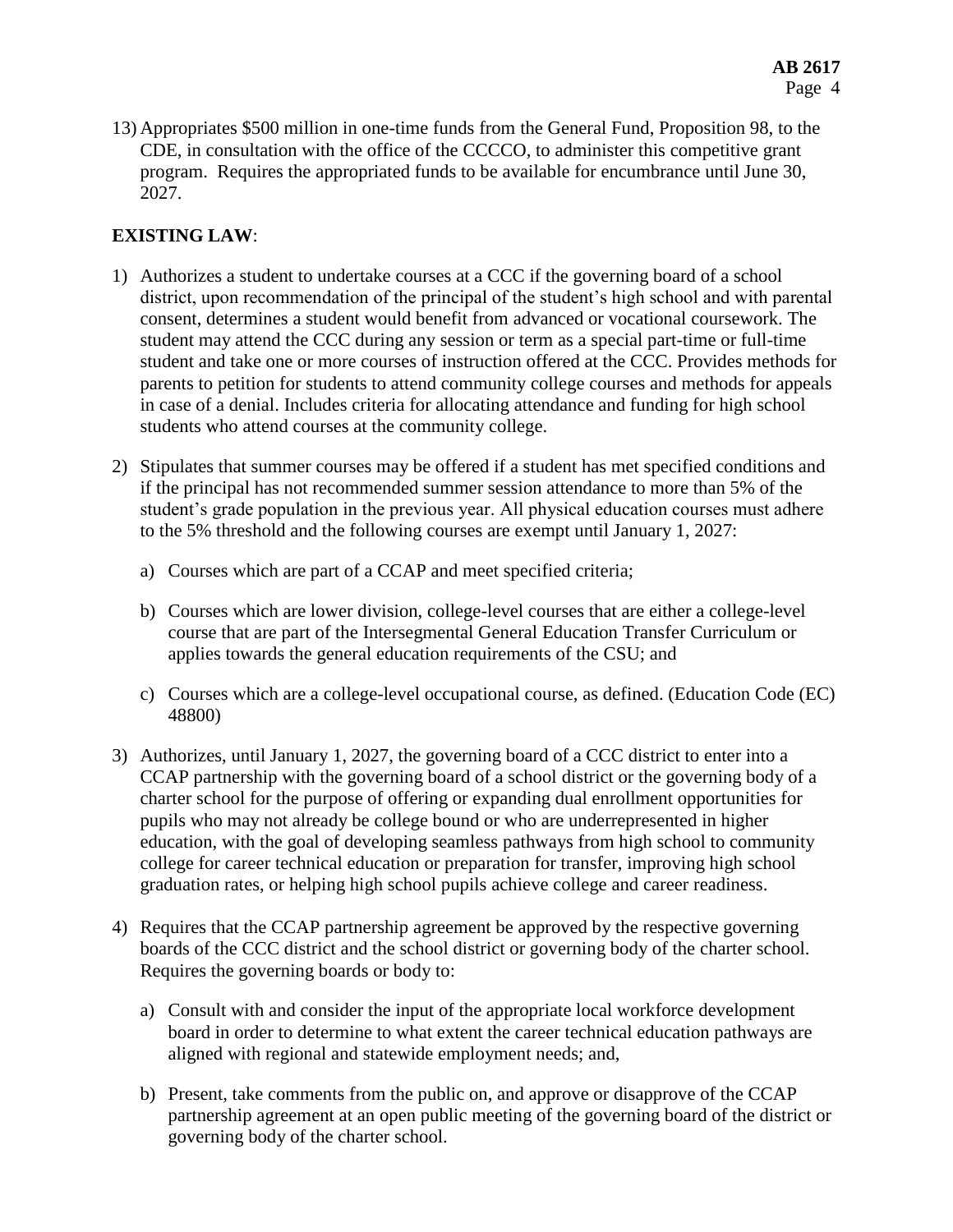- 5) Requires the CCCCO to report to the Department of Finance (DOF) and Legislature annually on the amount of full-time equivalent students (FTES) claimed by each CCC district for high school pupils enrolled in non-credit, non-degree applicable, and degree applicable courses; and provides that, for purposes of receiving state apportionments, CCC districts may only include high school students within the CCC district's report on FTES if the students are enrolled in courses that are open to the general public, as specified. Additionally, requires the governing board of a CCC district to assign a low enrollment priority to special part-time or full-time students in order to ensure that these students do not displace regularly admitted community college students. (EC 76001 and 76002)
- 6) Requires the Chancellor of the CCC, on or before January 1, 2021, to prepare a summary report that includes an evaluation of the CCAP partnerships, an assessment of the growth of special admits system wide and by campus, and recommendations for improving the CCAP partnerships, as specified. Requires the report to be transmitted to the Legislature, the DOF, and the Superintendent of Public Instruction (SPI). Requires the Chancellor of the CCC to annually collect specified data from the CCC and school districts participating in a CCAP partnership. Requires the data to include:
	- a) The total number of high school pupils by school site enrolled in each CCAP partnership, disaggregated by gender and ethnicity;
	- b) The total number of CCC courses taken by CCAP partnership participants disaggregated by category, type, and school site;
	- c) The total number and percentage of courses successfully completed by CCAP partnership participants disaggregated by course category, type, and school site;
	- d) The total number of FTEs generated by the CCAP partnership community college district participants; and,
	- e) The total number of full-time equivalent students served online by the CCAP partnership college district participants. (EC Section 76004)
- 7) Establishes Middle College High Schools (MCHS). Requires each MCHS to be structured as a broad-based, comprehensive instructional program focusing on college preparatory and school-to-work curricula, career education, work experience, community service, and support and motivational activities. Authorizes the specific design of a MCHS to vary depending on the circumstances of the community college or school district. Requires the basic elements of the MCHS to include, but not be limited to, the following:
	- a) A curriculum that focuses on college and career preparation;
	- b) A reduced adult-student ratio;
	- c) Flexible scheduling to allow for work internships, community service experience, and interaction with community college student role models; and
	- d) Opportunities for experiential internships, work apprenticeships, and community service. (EC Section 11300)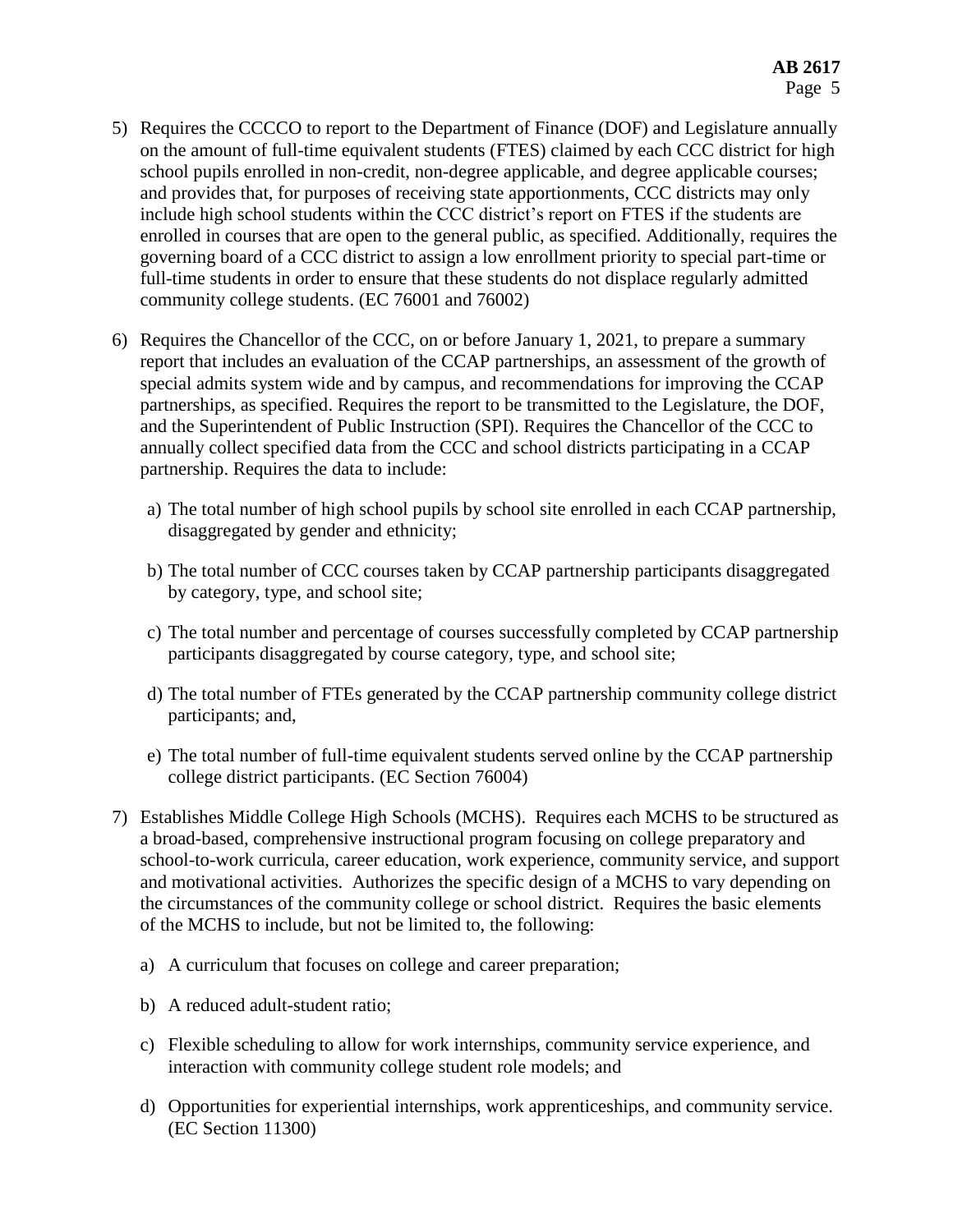8) States that Early College High Schools (ECHS) are small, autonomous schools that blend high school and college into a coherent educational program. In ECHS, pupils begin taking college courses as soon as they demonstrate readiness and the college credit earned may be applied toward completing an associate or bachelor's degree, transferring to a four-year university, or obtaining a skills certificate. (EC Section 11302)

#### **FISCAL EFFECT**: Unknown

## **COMMENTS**:

*Need for the bill.* According to the author, "Dual enrollment programs such as the College and Career Access Pathways are key tools to turning the tide on successful college graduation because they give students a chance to see for themselves what their college experience could be, and before they know it, they have a few semesters of college credit under their belt. Of course, it does not end with just providing an opportunity; we need to communicate to students and parents that the opportunity is available and once they take up the opportunity, students need to know they have the academic and non-academic support needed on their journey to college graduation."

*Dual Enrollment.* According to the United States Department of Education's Institute of Education Sciences Transition to College, What Works Clearinghouse Report of February 2017, dual enrollment programs allow high school pupils to take college courses and earn college credits while still attending high school. Historically, dual enrollment targeted higher-achieving students through Advanced Placement exams or attending community college to take advanced courses after the student had exhausted courses offered at their high school campus. However, within the last decade, policymakers and educators have utilized dual enrollment as a strategy to help more students earn college credit and ease the transition to college.

Such programs, also referred to as concurrent enrollment, dual credit, or early college programs, are designed to increase college access and degree attainment, especially for students typically underrepresented in higher education. According to the report, dual enrollment programs support college credit accumulation and degree attainment via at least three mechanisms:

- 1) Allowing high school students to experience college-level courses helps them prepare for the social and academic requirements of college while having the additional supports available to them as high school pupils (this could reduce the need for developmental coursework).
- 2) Students who accumulate college credits early and consistently are more likely to attain a college degree.
- 3) Many dual enrollment programs offer discounted or free tuition, which reduces the overall cost of college and may increase the number of low socioeconomic status students who can attend and complete college.

In August 2019, the National Center for Education Statistics published findings from the *High School Longitudinal Study of 2009*. The data collected represented a cohort national study of the course taking behavior of high school students from 2009 to 2013. The study found that 89% of high schools in the nation offer dual enrollment programs, but only 11% of students participated in dual enrollment programs. Recent research from the UC Davis Wheelhouse in collaboration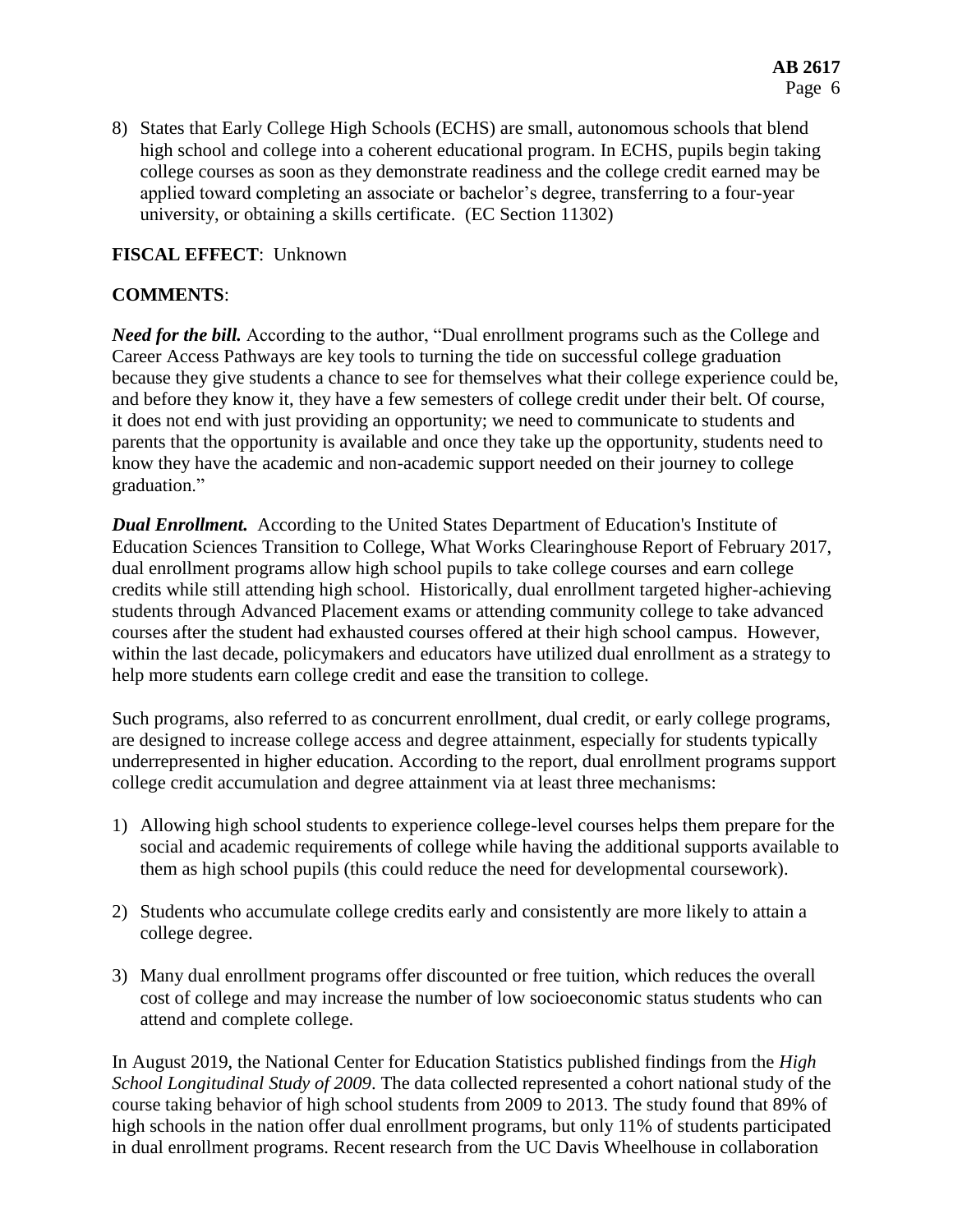with the California Education Lab and Policy Analysis for California Education, found California has not only exceeded the national average of dual enrolment participation, but has increased dual enrollment participation from 11.3% in 2015-2016 to 18.2% in 2018-19.

According to a 2021 policy brief from The Public Policy Institute of California, *Dual Enrollment in California*, more than 112,000 California high school students graduating in the 2019–20 school year participated in dual enrollment—an increase of 56% from 2015–16. The growth is attributed in part to the authorization of CCAPs in 2016 and higher Latino student participation. After high school, students who participated in dual enrollment enroll at two- and four-year colleges at higher rates compared to all high school graduates.



Table 1: Participation in Dual Enrollment at Community Colleges has Been Growing

High school graduating class (estimated)

# Source: PPIC

In California, high school students or their parents can petition their school board for permission to attend college courses on a college campus for dual credit. However, there are three other dual enrollment programs available to high school students including, a MCHS, an ECHS, and the CCAP.

A MCHS is a public high school located on a community college campus and represents a highly effective collaborative effort between local school districts and community colleges to provide an alternative learning environment to select at-promise high school students who are performing below their academic potential. Students enroll in a MCHS for 11<sup>th</sup> and 12<sup>th</sup> grades and graduate with a high school diploma and up to 44 units worth of college credits. Currently there are 14 MCHS operating throughout the state.

Similar to a MCHS, an ECHS allows students to earn college credit while enrolled in high school; however, an ECHS is a partnership between a charter or non-charter public high school and a local community college, the California State University (CSU), or the University of California which enables students to earn a high school diploma and two years of college credit in four years or less. Students enrolled in an ECHS are limited to enrolling in up to 11 college course units per semester. According to the CDE there are 20 ECHS located throughout the state.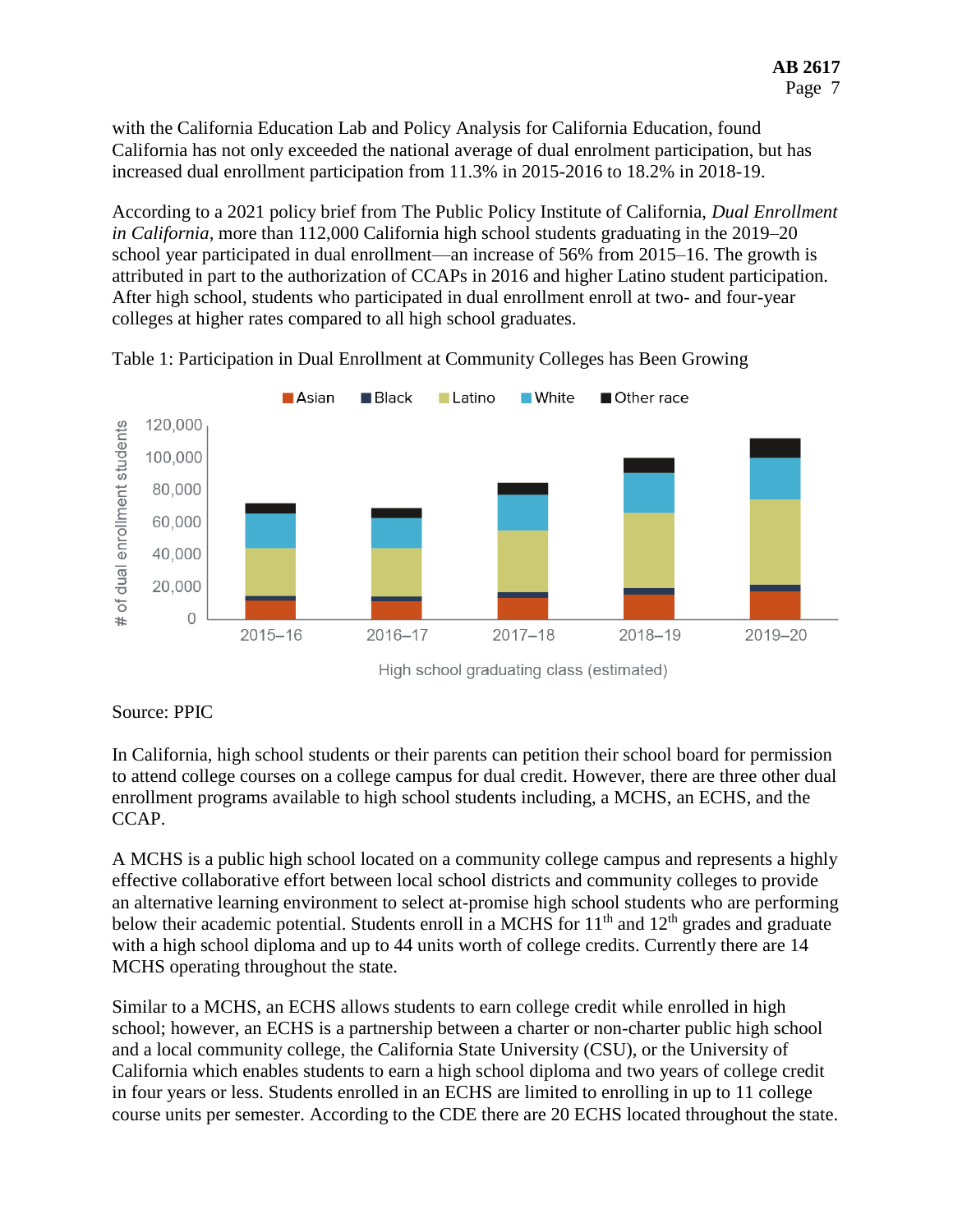*Outcomes for students participating in dual enrollment programs.* According to a 2017 U.S. Department of Education Institute of Education Sciences review of analyses of dual enrollment programs, *What Works Clearinghouse Intervention Report: Dual Enrollment Programs*, dual enrollment programs have positive and significant effects on students' college degree attainment, college access and enrollment, credit accumulation, completing high school, and general academic achievement in high school, with a medium to large extent of evidence.

A 2013 Educational Evaluation and Policy Analysis research article, *The Impact of Dual Enrollment on College Degree Attainment: Do Low-SES Students Benefit?*, used a nationally representative sample of students who began postsecondary education in 2003, and found that students who took dual enrollment courses were 10% more likely to complete a Bachelor's degree than their peers who did not participate in dual enrollment. The benefits were even greater (12%) for students whose parents never attended college.

According to a 2021 Public Policy Institute report, *Dual Enrollment in California: Promoting Equitable Student Access and Success*, there are racial disparities in access to dual enrollment classes in California. Although there is an increasing number of students of all races participating in dual enrollment, the demographics of dual enrollment are not proportional to overall high school enrollments. Latino students account for 55% of high school enrollment in California but only 45% of students in dual enrollment are Latino. Black students are also underrepresented, while white and Asian students are overrepresented. Student academic outcomes are also disparate. Black and Latino students have a grade point average of 2.9, while white and Asian students have grade point averages of 3.2 and 3.4, respectively. On average, Black and Latino students also earn fewer units than their white and Asian peers.

*College and Career Access Pathways (CCAP) partnerships.* In an effort to expand the availability of dual enrollment programs to more students, AB 288 (Holden), Chapter 618, Statutes of 2015, created another category of special admit options, the CCAP. In order to establish a CCAP partnership, the governing board of a CCC district and the governing board of a school district (or governing body of a charter school) enter into a formal agreement. The intent of this new pathway is to serve lower achieving students in an effort to reduce remediation, increase degree completion, decrease time to earn a degree, and stimulate interest in higher education among high school students who may not already be college bound or who are underrepresented in higher education. According to information provided by the author's office, the program was structured to authorize a model more like the Long Beach Promise, which offers dual enrollment as a pathway, rather than a series of disconnected individual courses, and to provide greater flexibility in the delivery of courses at the high school campus.

The CCAP partnership authorization provides two incentives to form partnerships:

- 1) Colleges may receive apportionment for providing courses on a high school campus specifically for high school students is and otherwise closed to the public.
- 2) Students may take up to 15 units per semester. In non-CCAP dual enrollment, the maximum remains 11 units per semester.

In exchange for the greater flexibility, CCAP partners must meet a variety of requirements relative to instructors, job displacement, preserving access for adult students, and allowances and apportionments. While CCC districts may operate a dual enrollment partnership through an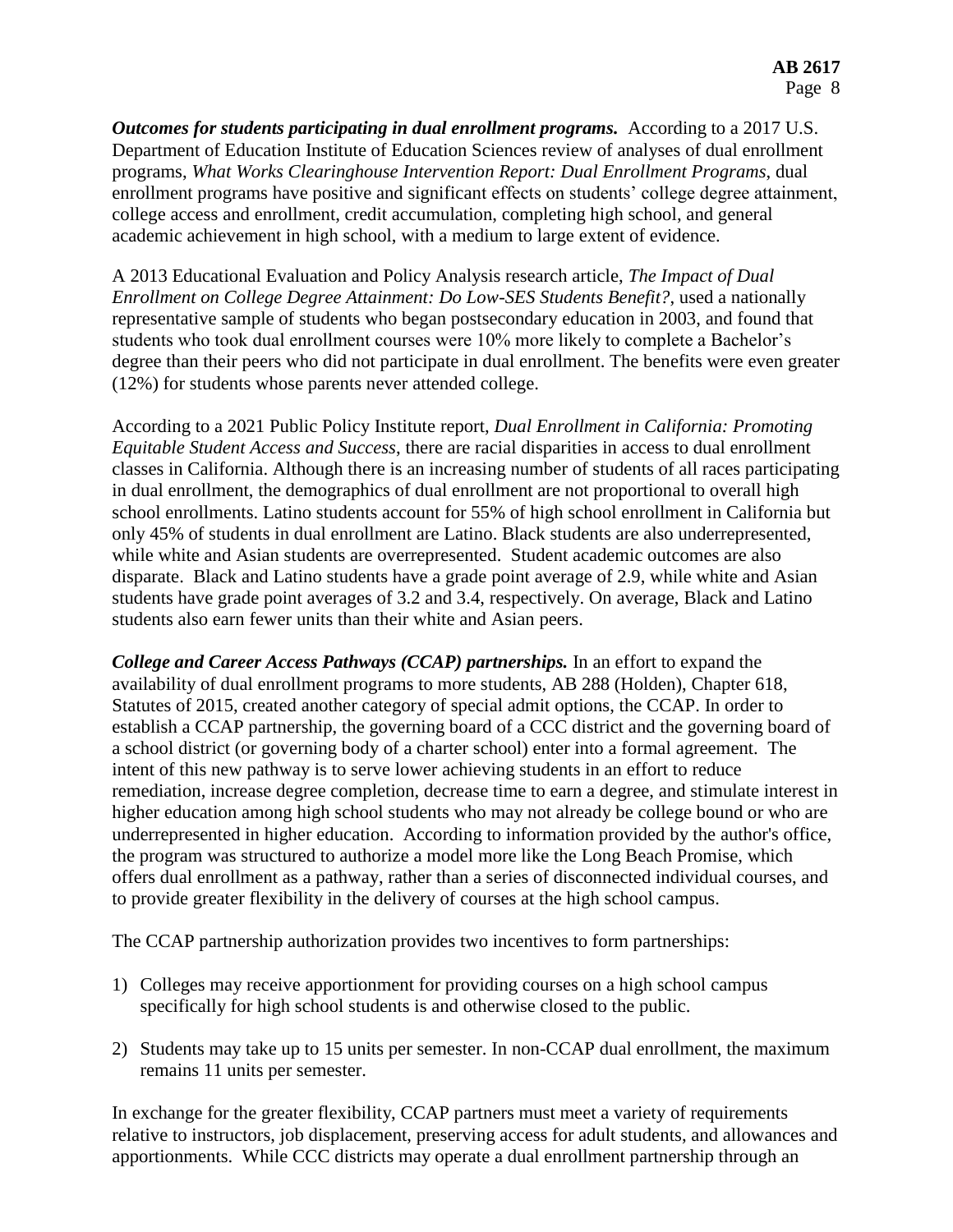early college high school or middle college high school, they are prohibited from operating as a CCAP partnership unless they comply with the established provisions. Currently, there are 83 CCAP partnerships throughout the state.

*CCAP Legislative Report.* In 2021, the CCCCO released the legislative report required by AB 30 (Holden), Chapter 510, Statutes of 2019. Dual enrollment is growing overall and in terms of student participation; however, the number of community colleges participating in CCAP remains limited. The Chancellor's Office estimates that 37.5% of students participating in dual enrollment as special admits were in CCAP partnerships.



Table 2: CCAP Dual Enrollment

Source: CCAP Annual Reports

Source: CCCCO College and Career Access Pathways Legislative Report

The report includes several recommendations, including eliminating the sunset date for CCAP partnerships, as this bill proposes. The CCCCO believes that eliminating the sunset date will allow CCAP partnerships to continue and mature, as well as remove any worry that new partnerships will have to start from scratch in a few years.

*Governor's Budget proposal.* The Governor's Budget for 2022-23 includes a proposal of \$500 million in one-time Proposition 98 General Funds to be provided over the course of four years for the purpose of strengthening and expanding access and participation in dual enrollment programs that include the use of student advising and support services. Contained within the K-12 omnibus trailer bill language proposed by the Department of Finance (DOF) is language closely aligned to the language provided in AB 2617. The differences between the two pieces of language include:

- In detailing how the grants will be used by LEAs, this bill establishes the grants may also be used to conduct outreach campaigns to encourage enrollment in dual enrollment programs. The DOF trailer does not provide any funding for outreach.
- This bill ensures the SPI will begin dispersing the funds to applicants in a timely manner by December 1, 2023; however, the DOF trailer bill does not have a timeframe to begin the dispersal of funds.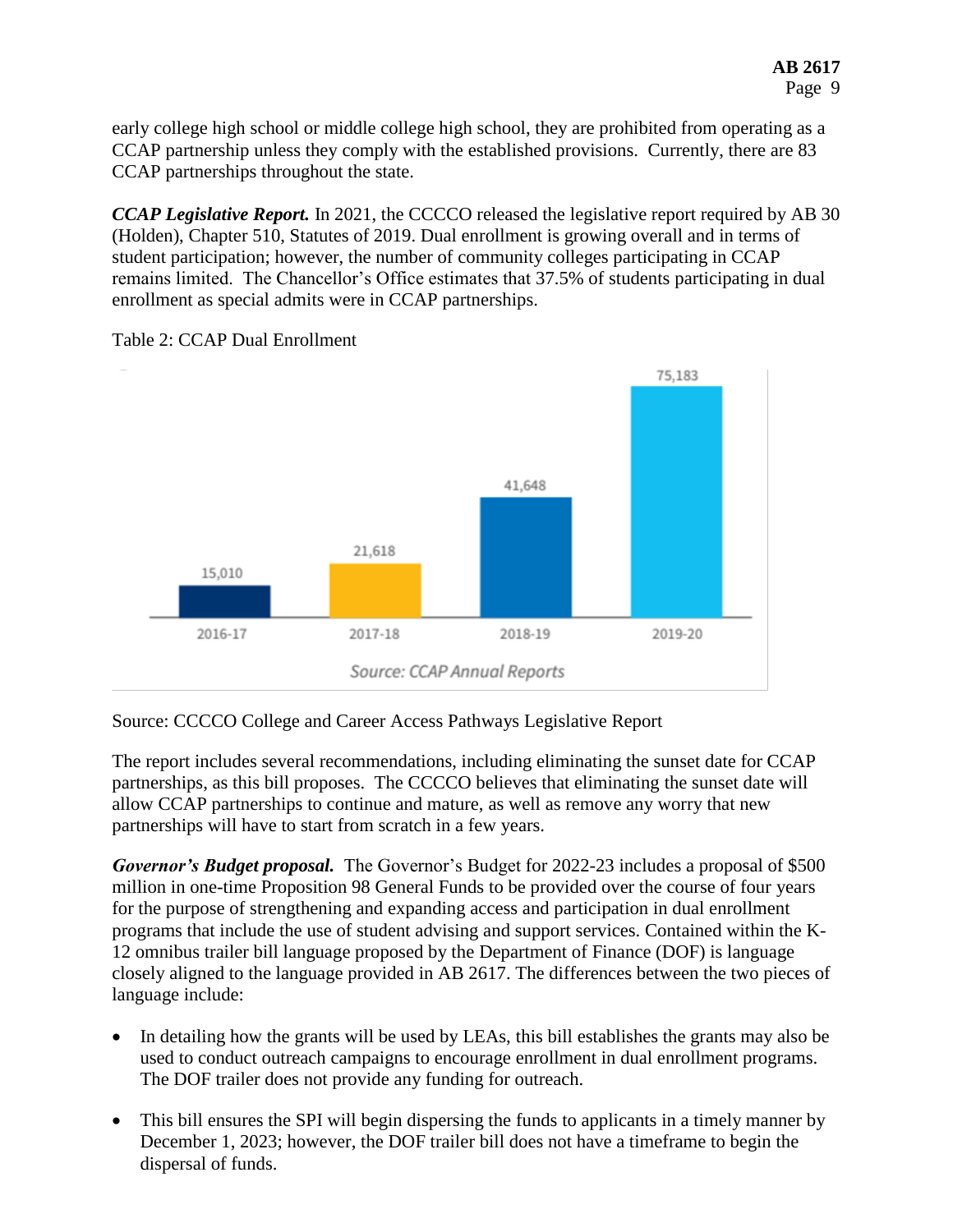- This bill contains a reporting requirement which requires the CDE by June 30, 2024 and by June 20, 2027 to report on how the funds were dispersed and used by LEAs to increase participation in dual enrollment programs. The DOF trailer bill does not have any reporting language.
- This bill stipulates it is the intent of the Legislature that dual enrollment data be included in the Cradle-to-Career data system and the DOF trailer bill does not contain this language.
- This bill clarifies that the intent of the Legislature with regards to CCAP programs is to encourage students to enroll in courses on designated pathways leading to degree or certificate attainment and that the majority of courses should be transfer-level unless the student has elected to participate in a program that does not contain transfer-level courses or has not met the academic standards to be placed into transfer-level courses. The DOF trailer bill stipulates it is the intent of Legislature that CCAP programs predominately consist of transfer-level courses.

*The Committee may wish to consider* that the DOF trailer bill language related to courses offered to high school students in a CCAP partnership consist predominately of courses that are transferable to a public institution of higher education is a departure from the CCAP enabling statute. Currently, some associate degrees and some CTE courses or programs do not offer transfer-level courses and instead offer college credit courses. CCAP requires remediation courses to be innovative, and created as a collaborative effort between high school and community college faculty to provide intervention in the pupil's junior or senior year to ensure the pupil is prepared for college-level work upon graduation. The remediation course offered by the CCAP partnership is not the same remedial courses offered at a community college for college students and is intended for high school students only.

*Arguments in support.* According to the Stanislaus Community Foundation, "Research clearly shows that students not on the college pathway or who are seen as farthest from 'college-ready' are the ones who see the biggest gains when accessing dual enrollment. Dual enrollment can support their educational recovery by reengaging students to recover credits for on-time high school graduation and it can help them perceive college as realistic by letting them access college courses and increase the likelihood that they will enroll after graduation. AB 2617 will enable and incentivize more local education agencies to establish dual enrollment opportunities for students, couple those opportunities with student support services and outreach campaigns, and ensure dual enrollment opportunities for students, couple those opportunities with student support services and outreach campaigns, and ensure dual enrollment outcomes are studied for future program improvements."

*Related legislation.* AB 102 (Holden) of the 2021-22 Session authorizes COEs to enter into CCAP partnerships with the governing board of CCC districts, and removes the sunset date for the CCAP partnerships.

AB 103 (Holden) of the 2021-22 Session requires the CDE and the CCCCO, in consultation with experts in the field of CCAP partnerships, to identify best practices for CCAP partnerships and appropriate financial incentives for school districts and community college districts to participate in CCAP partnerships, and to distribute the best practices to school districts and community college districts on or before September 1, 2023. The bill also requires, on or before September 1, 2023, the CDE and the CCCCO, in consultation with experts in the field of CCAP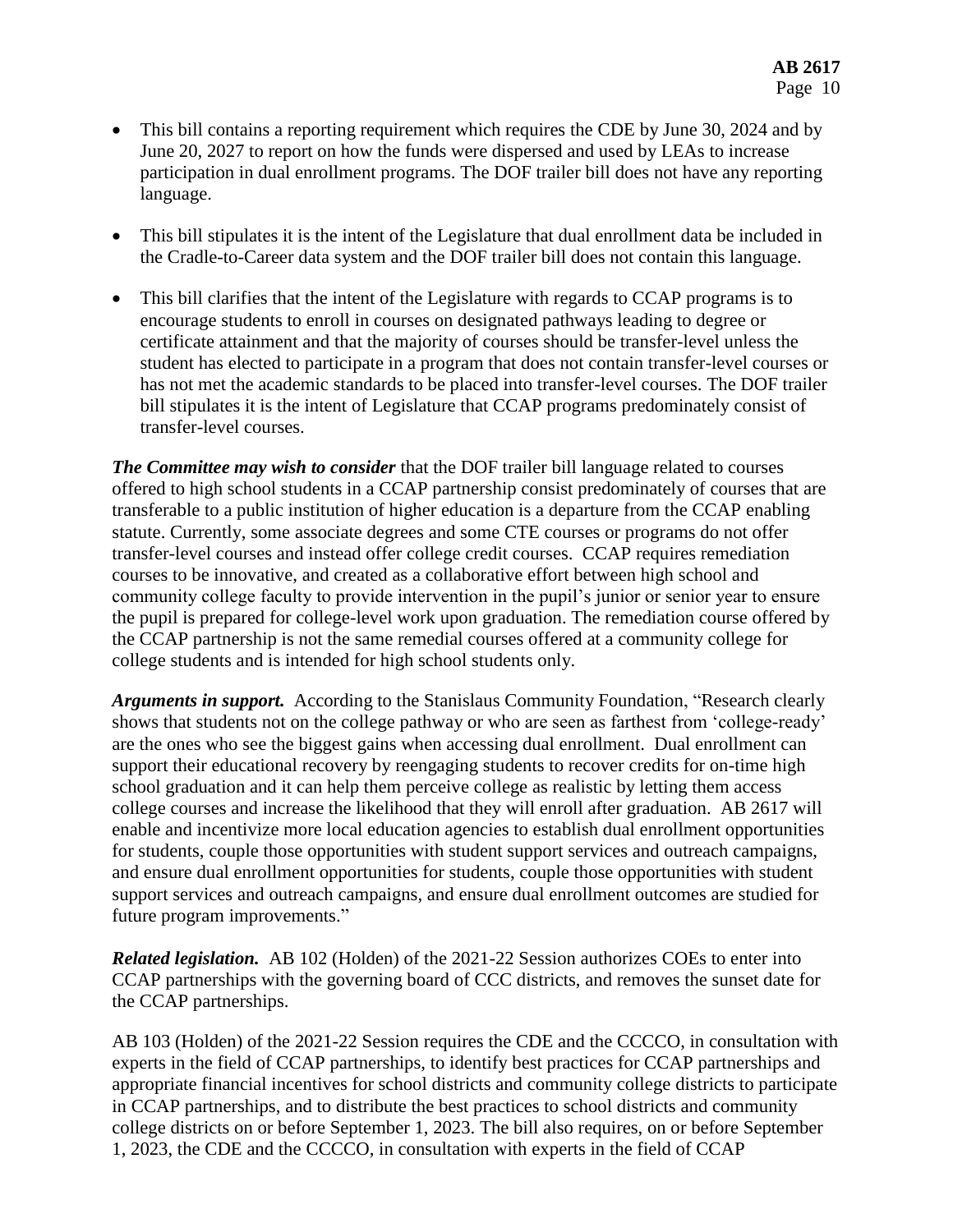partnerships and other key stakeholders, to develop a statewide pupil- and parent-centered communication and marketing strategy that includes specified outreach and information, in order to increase the visibility of the CCAP partnerships for all secondary pupils in California. This bill was held in the Assembly Higher Education Committee.

AB 30 (Holden), Chapter 510, Statutes of 2019, streamlines the process for developing CCAPs, in part, by: changing the conditions of how CCAP partnership agreements may be adopted, authorizing high school pupils to complete only one community college application for the duration of their attendance, as specified, and, extending the sunset of the CCAP partnership from January 1, 2022, to January 1, 2027.

SB 586 (Roth), Chapter 529, Statutes of 2019, requires the governing board of a school and CCC district, as part of a career technical education CCAP partnership, to consult with the appropriate local workforce development board to determine the extent to which the pathway is aligned with regional and statewide employment needs.

AB 2019 (Holden) of the 2019-20 Session would have expanded participation in CCAP partnerships to county offices of education. This bill was held in the Senate Appropriations Committee.

AB 1729 (Smith), Chapter 784, Statutes of 2019, exempts additional high school students from counting toward the 5% enrollment cap imposed on summer community college courses and requires students to meet and enroll in courses that meet specified conditions.

AB 1809 (Committee on Budget), Chapter 33, Statutes of 2018, the Higher Education trailer bill, authorizes charter schools to enter into a CCAP with the governing board of a CCC district.

AB 2891 (Holden) of 2017-18 Session would have authorized the governing body of a charter school to enter into a CCAP partnership with the governing board of a CCC district which allows high school students to concurrently enroll in community college courses. This bill was held in the Assembly Appropriations Committee.

AB 2364 (Holden), Chapter 299, Statutes of 2016, requires a community college district to exempt all special part-time students, as specified, from nonresident fees and allows these students to be reported as resident FTES to receive associated state apportionments.

AB 288 (Holden), Chapter 618, Statutes of 2015, authorizes the governing board of a CCC district to enter into a CCAP partnership with the governing board of a school district in its immediate service area, with the goal of developing seamless pathways from high school to CCC in order to offer or expand dual enrollment opportunities for students who may not be college bound or who are underrepresented in higher education; and, outlines the conditions that must be met prior to the adoption of the CCAP agreement. Requires, on or before January 1, 2021, the CCC Chancellor to report to the Legislature, an evaluation of the CCAP partnerships, an assessment of trends in the growth of special admits system-wide and by campus, and, based upon the data collected recommendations for program improvements.

AB 1451 (Holden) of the 2013-14 Session was similar in nature to AB 288 of the 2015-16 Session. This bill was held in the Senate Appropriations Committee.